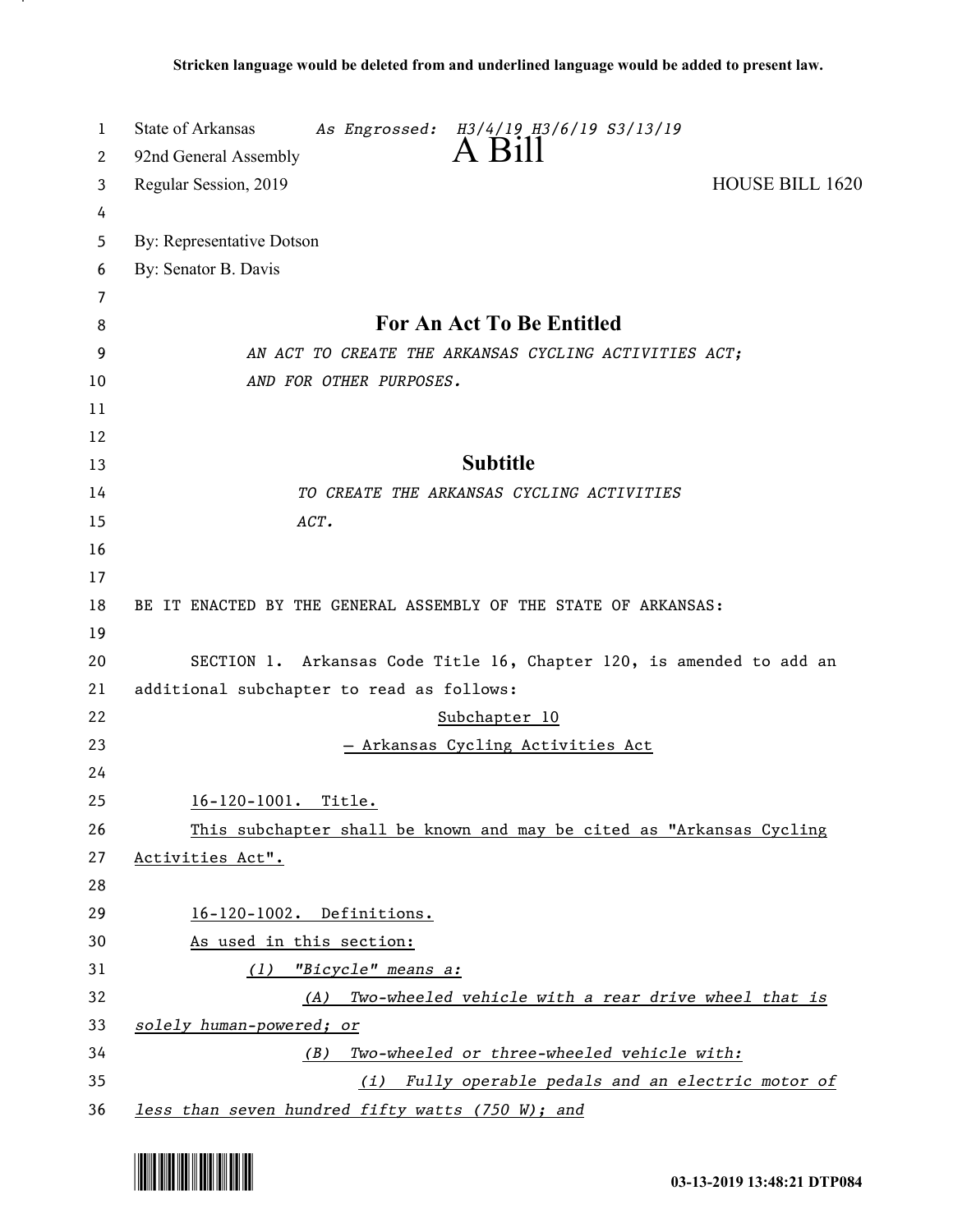| 1  | (ii) A maximum speed of less than twenty miles per                              |
|----|---------------------------------------------------------------------------------|
| 2  | hour (20 $m.p.h.$ ) on a paved level surface when powered solely by an electric |
| 3  | motor and ridden by an operator who weighs one hundred seventy pounds (170      |
| 4  | $\frac{1bs.}{i}$                                                                |
| 5  | (2) "Cycling activity" means riding a bicycle on a road, trail,                 |
| 6  | path, or other surface for:                                                     |
| 7  | Competition, exercise, or other undertaking that<br>(A)                         |
| 8  | involves a bicycle;                                                             |
| 9  | A training or teaching activity; or<br>(B)                                      |
| 10 | (C) A ride, trip, or other activity that is sponsored by a                      |
| 11 | bicycle outfitter;                                                              |
| 12 | (3) "Inherent risk of a cycling activity" means the dangers or                  |
| 13 | conditions that are an integral part of cycling activities on the roads,        |
| 14 | trails, paths, or other surfaces of the state, including without limitation:    |
| 15 | (A) Injury or death caused by:                                                  |
| 16 | (i) A change or variation in the surface which may                              |
| 17 | cause a participant to lose control, lose his or her balance, or crash the      |
| 18 | bicycle;                                                                        |
| 19 | (ii) A collision with natural or man-made object on                             |
| 20 | or adjacent to the cycling surface, including without limitation a;             |
| 21 | $(a)$ Tree;                                                                     |
| 22 | <u>Rock; or</u><br>(b)                                                          |
| 23 | Tree stump; or<br>(c)                                                           |
| 24 | (iii) A collision with a pedestrian, a vehicle, or                              |
| 25 | another cyclist which may result in injury or death;                            |
| 26 | Weather-related illnesses or conditions, including<br>(B)                       |
| 27 | without limitation:                                                             |
| 28 | Hypothermia;<br>(i)                                                             |
| 29 | (ii)<br>Frostbite;                                                              |
| 30 | (iii)<br>Heat exhaustion;                                                       |
| 31 | Heat stroke; or<br>(iv)                                                         |
| 32 | Dehydration;<br>(v)                                                             |
| 33 | An act of nature, including without limitation:<br>(C)                          |
| 34 | Falling rocks;<br>(i)                                                           |
| 35 | (i <sub>i</sub> )<br>Inclement weather;                                         |
| 36 | (iii)<br>Thunder and lightning;                                                 |

03-13-2019 13:48:21 DTP084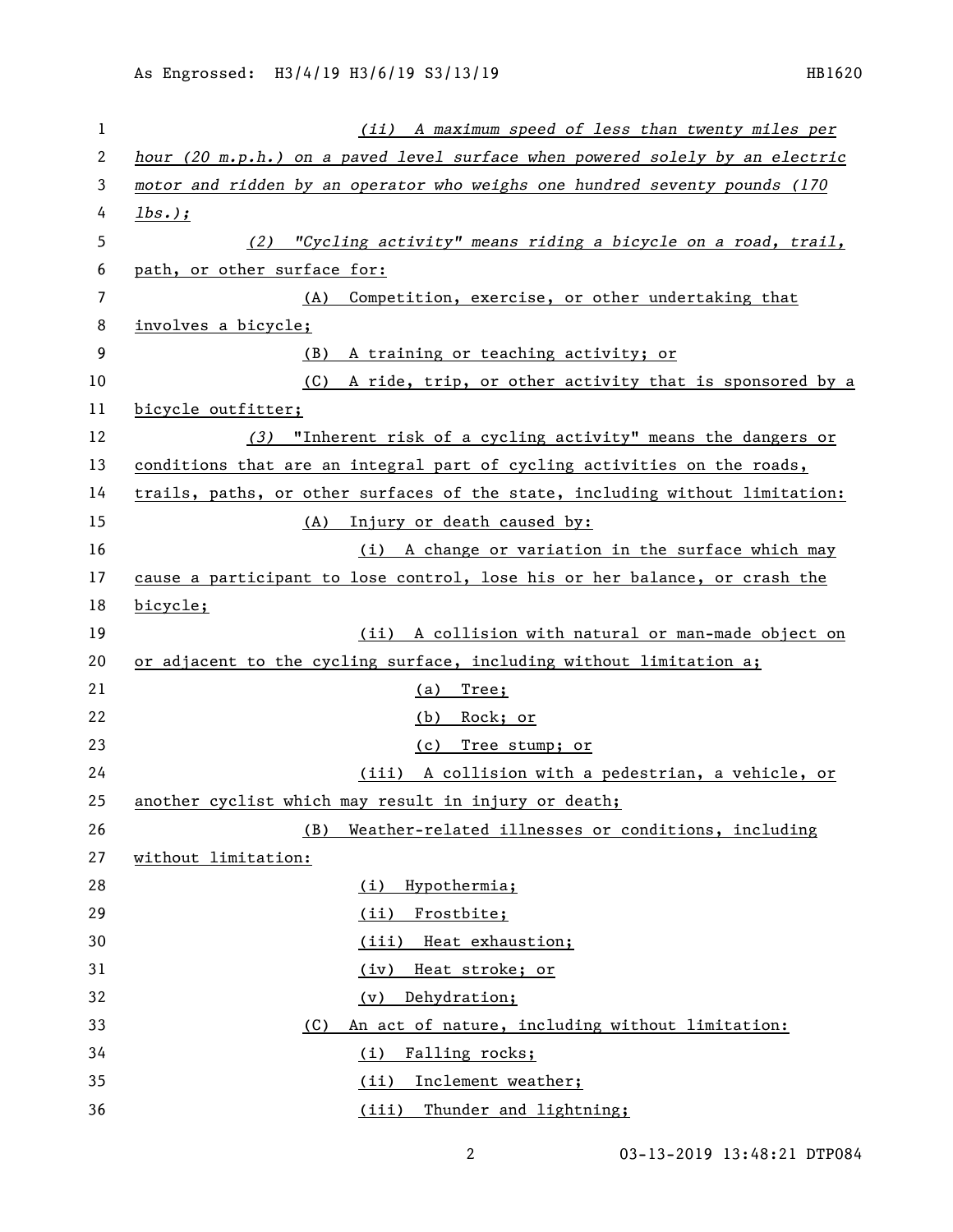| 1              | Severe or varied temperatures;<br>(iv)                                      |
|----------------|-----------------------------------------------------------------------------|
| 2              | Winds; or<br>(v)                                                            |
| 3              | (vi) Tornadoes;                                                             |
| 4              | Operator error including equipment failure due to<br>(D)                    |
| 5              | operator error;                                                             |
| 6              | Attack or injury by an animal; or<br>(E)                                    |
| $\overline{7}$ | The aggravation of an injury, illness, or condition<br>(F)                  |
| 8              | because the injury, illness, or condition occurred in a remote place where  |
| 9              | medical facilities are not available;                                       |
| 10             | (4) "bicycle outfitter" means an individual, group, club,                   |
| 11             | partnership, corporation, or business entity, whether or not operating for  |
| 12             | profit, or an employee or organized agent, that sponsors, organizes, rents, |
| 13             | or provides to a participant the use of a bicycle; and                      |
| 14             | (5) "Participant" means a person who rents, leases, or uses a               |
| 15             | bicycle provided by a bicycle outfitter whether or not a fee is paid.       |
| 16             |                                                                             |
| 17             | 16-120-1003. Liability of a bicycle outfitter.                              |
| 18             | Except as provided in $\S$ 16-120-1004(b):                                  |
| 19             | $(1)(A)$ A participant assumes the inherent risk of a cycling               |
| 20             | activity by engaging in the cycling activity.                               |
| 21             | (B) A participant or a participant's representative shall                   |
| 22             | not make a claim against, maintain an action against, or recover from a     |
| 23             | bicycle outfitter for the loss or damage or injury to or the death of the   |
| 24             | participant resulting from the inherent risk of a cycling activity; and     |
| 25             | (2) A bicycle outfitter is not liable for an injury to or the               |
| 26             | death of a participant resulting from the inherent risk of a cycling        |
| 27             | activity.                                                                   |
| 28             |                                                                             |
| 29             | 16-120-1004. Exclusions.                                                    |
| 30             | This subchapter does not:                                                   |
| 31             | (1) Apply to a relationship between an employer and employee                |
| 32             | under the Workers' Compensation Law, § 11-9-101 et seq.; and                |
| 33             | (2) Prevent or limit the liability of a bicycle outfitter or the            |
| 34             | bicycle outfitter's agent that:                                             |
| 35             | (A) Intentionally injures a participant;                                    |
| 36             | Commits an act or omission of gross negligence<br>(B)                       |

3 03-13-2019 13:48:21 DTP084